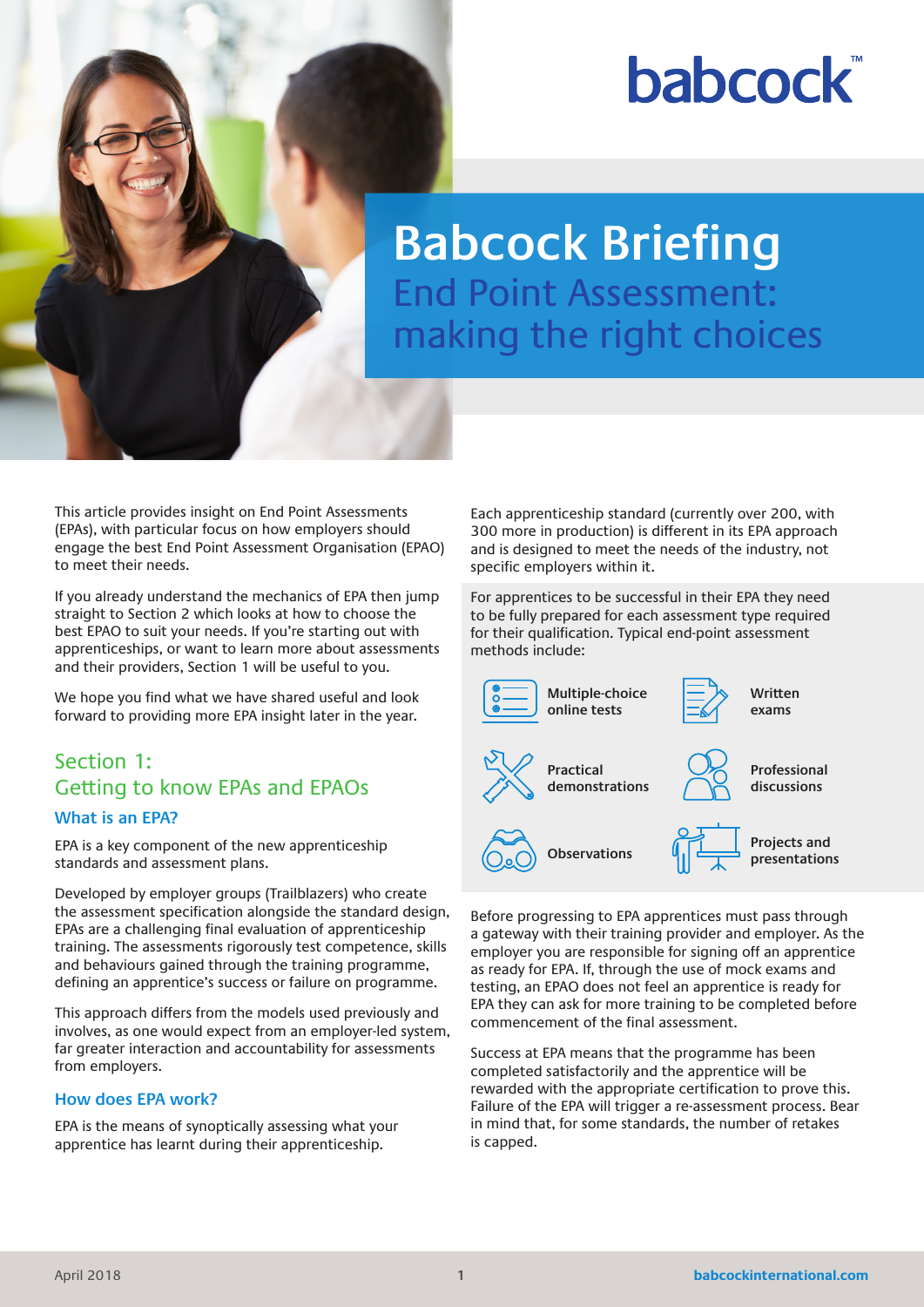#### **Apprenticeship Programme Structure**



#### **What is an EPAO?**

EPAOs are approved to deliver a specific EPA by the Education & Skills Funding Agency (ESFA). Registration on the ESFA Register of Apprentice Assessment Organisations (RoAAO) is required by an EPAO for every standard they wish to deliver an EPA against and is only possible once they have demonstrated rigorous quality control, provision of the right type of assessors and use of the right tools for that particular assessment.

The register should be your first port of call to understand which EPAOs are offering EPA for which standards. There are links on the register to each EPAO where you can see further details around each EPAO's offer and proposition.

The vast majority of apprenticeships have at least one, if not multiple approved EPAOs, but it's worth noting that there are still a number of standards which don't have a EPAOs registered.

As each apprenticeship standard is different, so are the requirements for delivering EPA. Each EPAO must therefore demonstrate the following for every standard they want to be registered for:

- The relevant industry knowledge and experience
- The right type and number of assessors to service the needs of their customer/s
- The correct quality processes and procedures to support fair and equal opportunity assessment
- The depth in their organisational structure to ensure high quality delivery and management

EPAOs are independent of apprenticeship training providers and staff involved in EPA cannot have been involved with the training element of an apprentice's programme. EPAOs who operate in the same business group as apprenticeship training providers, (of which there are many examples), maintain strict rules of separation which are audited externally by the ESFA.

#### **How much will EPA cost?**

If you are a Levy-paying employer, EPAs are paid for using a percentage of your apprenticeship fund. The maximum amount that an EPAO can draw down from the funding is set by the ESFA and varies across standards, up to 20% of the funding band maximum value. If you don't pay the Levy, EPA costs are met through the funding available from government and mandatory contribution.

EPAOs are not mandated to provide services on demand; they will evaluate each opportunity on its financial or commercial merits.

EPAOs can provide you with their list prices to undertake the assessments of a given standard. To avoid the risk of unforeseen additional costs, (which will have to be paid from non-funded budgets), it is highly recommended that you finalise EPA arrangements before making apprenticeship training provider commitments.

## **Don't forget!**

If adequate EPA support is not on offer from a potential EPAO you should evaluate the price vs value equation for your business: the price is what you pay but the value is what you receive!

#### **What are your responsibilities as an employer? !**

- Choosing the best EPA (as well as training provider) to meet your needs
- Developing your specific assessment process in collaboration with your EPAO
- Ensuring the percentage of the max cap required for EPA has been set aside
- Signing off each apprentice as ready for EPA

#### Section 2: Tips for successful EPAO selection **Selecting the right EPAO**

#### Good training partner and EPAO selection is critical to programme success; decisions impact your people, brand and workforce planning capability. Having identified the EPAO(s) approved for the required apprenticeship standard, you should assess each of them against various criteria (see the checklist for our suggestions).

#### $\mathbb{R}^+$ **Don't forget!**

For the best results you should be engage an EPAO early in your programme design stage to ensures the right assessment process is in place and has been tried, tested and documented prior to training commencement.